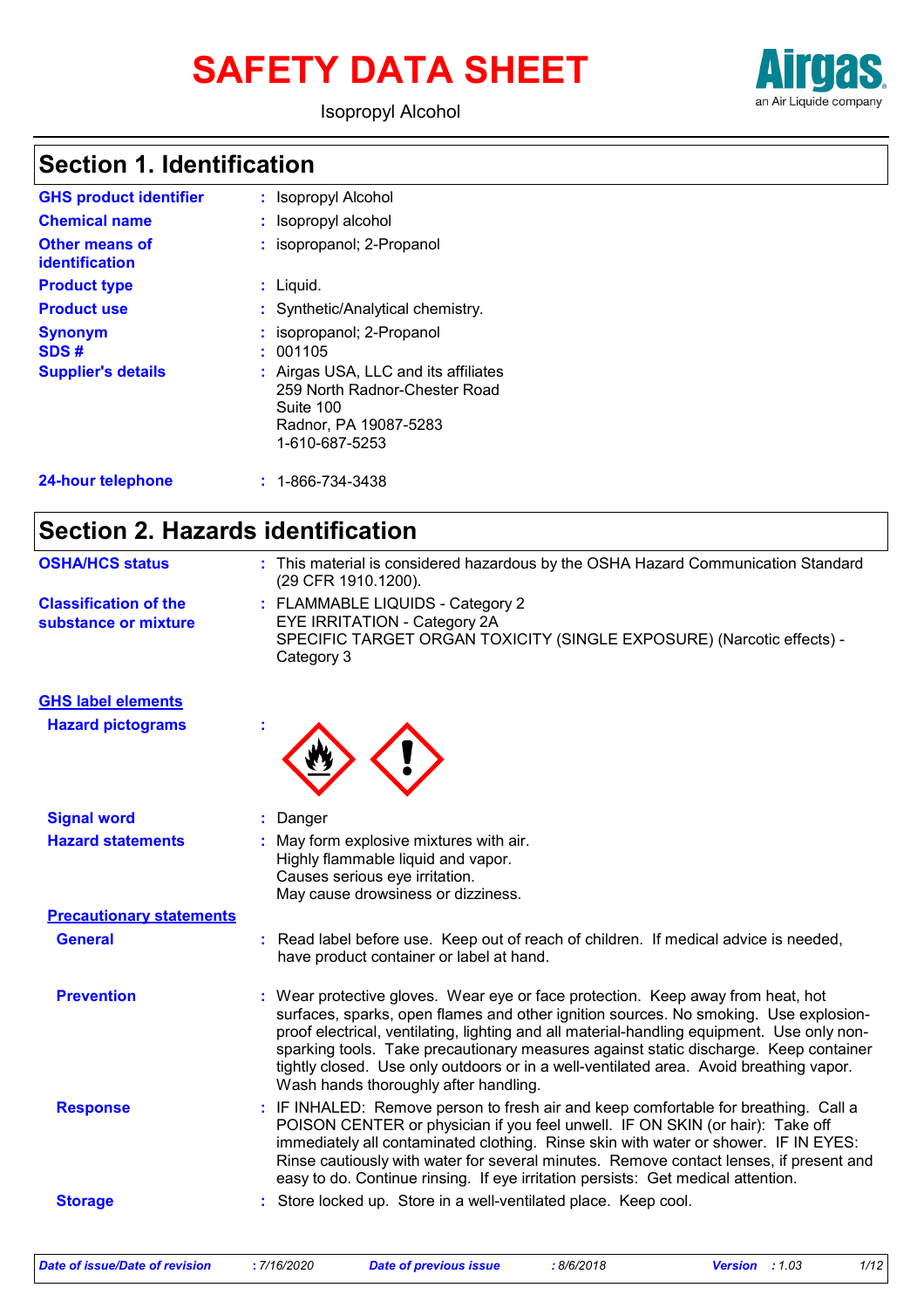### **Section 2. Hazards identification**

**:**

**Disposal :** Dispose of contents and container in accordance with all local, regional, national and international regulations.

#### **Hazards not otherwise classified**

### **Section 3. Composition/information on ingredients**

| <b>Substance/mixture</b>                       | : Substance               |
|------------------------------------------------|---------------------------|
| <b>Chemical name</b>                           | : Isopropyl alcohol       |
| <b>Other means of</b><br><b>identification</b> | : isopropanol; 2-Propanol |
| <b>Product code</b>                            | : 001105                  |

#### **CAS number/other identifiers**

| <b>CAS number</b>      | 67-63-0 |               |                   |
|------------------------|---------|---------------|-------------------|
| <b>Ingredient name</b> |         | $\frac{9}{6}$ | <b>CAS number</b> |
| Isopropyl alcohol      |         | 100           | $ 67-63-0 $       |

Any concentration shown as a range is to protect confidentiality or is due to batch variation.

**There are no additional ingredients present which, within the current knowledge of the supplier and in the concentrations applicable, are classified as hazardous to health or the environment and hence require reporting in this section.**

**Occupational exposure limits, if available, are listed in Section 8.**

### **Section 4. First aid measures**

#### **Description of necessary first aid measures**

| <b>Eye contact</b>  | : Immediately flush eyes with plenty of water, occasionally lifting the upper and lower<br>eyelids. Check for and remove any contact lenses. Continue to rinse for at least 10<br>minutes. Get medical attention.                                                                                                                                                                                                                                                                                                                                                                                                                                                                                                                                                                                                             |
|---------------------|-------------------------------------------------------------------------------------------------------------------------------------------------------------------------------------------------------------------------------------------------------------------------------------------------------------------------------------------------------------------------------------------------------------------------------------------------------------------------------------------------------------------------------------------------------------------------------------------------------------------------------------------------------------------------------------------------------------------------------------------------------------------------------------------------------------------------------|
| <b>Inhalation</b>   | : Remove victim to fresh air and keep at rest in a position comfortable for breathing. If it<br>is suspected that fumes are still present, the rescuer should wear an appropriate mask<br>or self-contained breathing apparatus. If not breathing, if breathing is irregular or if<br>respiratory arrest occurs, provide artificial respiration or oxygen by trained personnel. It<br>may be dangerous to the person providing aid to give mouth-to-mouth resuscitation.<br>Get medical attention. If necessary, call a poison center or physician. If unconscious,<br>place in recovery position and get medical attention immediately. Maintain an open<br>airway. Loosen tight clothing such as a collar, tie, belt or waistband.                                                                                          |
| <b>Skin contact</b> | : Flush contaminated skin with plenty of water. Remove contaminated clothing and<br>shoes. Get medical attention if symptoms occur. Wash clothing before reuse. Clean<br>shoes thoroughly before reuse.                                                                                                                                                                                                                                                                                                                                                                                                                                                                                                                                                                                                                       |
| <b>Ingestion</b>    | : Wash out mouth with water. Remove dentures if any. Remove victim to fresh air and<br>keep at rest in a position comfortable for breathing. If material has been swallowed and<br>the exposed person is conscious, give small quantities of water to drink. Stop if the<br>exposed person feels sick as vomiting may be dangerous. Do not induce vomiting<br>unless directed to do so by medical personnel. If vomiting occurs, the head should be<br>kept low so that vomit does not enter the lungs. Get medical attention. If necessary,<br>call a poison center or physician. Never give anything by mouth to an unconscious<br>person. If unconscious, place in recovery position and get medical attention<br>immediately. Maintain an open airway. Loosen tight clothing such as a collar, tie, belt<br>or waistband. |

| Most important symptoms/effects, acute and delayed |             |                                                                              |           |                         |      |
|----------------------------------------------------|-------------|------------------------------------------------------------------------------|-----------|-------------------------|------|
| <b>Potential acute health effects</b>              |             |                                                                              |           |                         |      |
| <b>Eye contact</b>                                 |             | : Causes serious eye irritation.                                             |           |                         |      |
| <b>Inhalation</b>                                  | dizziness.  | : Can cause central nervous system (CNS) depression. May cause drowsiness or |           |                         |      |
| <b>Skin contact</b>                                |             | : No known significant effects or critical hazards.                          |           |                         |      |
| Date of issue/Date of revision                     | : 7/16/2020 | <b>Date of previous issue</b>                                                | :8/6/2018 | <b>Version</b> : $1.03$ | 2/12 |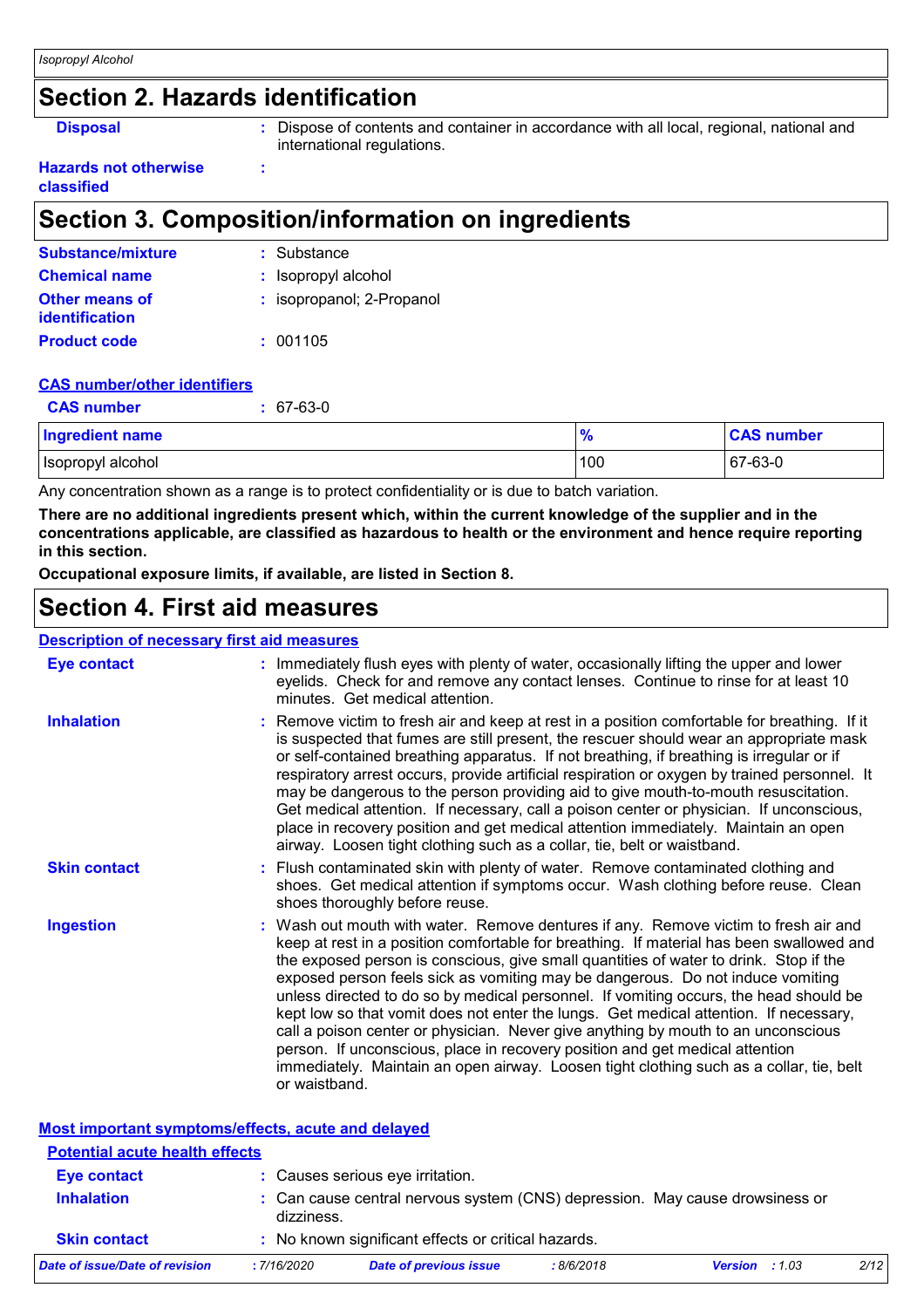### **Section 4. First aid measures**

| <b>Frostbite</b>                    | : Try to warm up the frozen tissues and seek medical attention.                                                                                                                                                                                                                                                         |
|-------------------------------------|-------------------------------------------------------------------------------------------------------------------------------------------------------------------------------------------------------------------------------------------------------------------------------------------------------------------------|
| <b>Ingestion</b>                    | : Can cause central nervous system (CNS) depression.                                                                                                                                                                                                                                                                    |
| <b>Over-exposure signs/symptoms</b> |                                                                                                                                                                                                                                                                                                                         |
| Eye contact                         | : Adverse symptoms may include the following:, pain or irritation, watering, redness                                                                                                                                                                                                                                    |
| <b>Inhalation</b>                   | : Adverse symptoms may include the following:, nausea or vomiting, headache,<br>drowsiness/fatigue, dizziness/vertigo, unconsciousness                                                                                                                                                                                  |
| <b>Skin contact</b>                 | : No specific data.                                                                                                                                                                                                                                                                                                     |
| <b>Ingestion</b>                    | $:$ No specific data.                                                                                                                                                                                                                                                                                                   |
| <b>Notes to physician</b>           | <u>Indication of immediate medical attention and special treatment needed, if necessary</u><br>: Treat symptomatically. Contact poison treatment specialist immediately if large<br>quantities have been ingested or inhaled.                                                                                           |
| <b>Specific treatments</b>          | : No specific treatment.                                                                                                                                                                                                                                                                                                |
| <b>Protection of first-aiders</b>   | : No action shall be taken involving any personal risk or without suitable training. If it is<br>suspected that fumes are still present, the rescuer should wear an appropriate mask or<br>self-contained breathing apparatus. It may be dangerous to the person providing aid to<br>give mouth-to-mouth resuscitation. |
|                                     |                                                                                                                                                                                                                                                                                                                         |

**See toxicological information (Section 11)**

### **Section 5. Fire-fighting measures**

| <b>Extinguishing media</b>                               |                                                                                                                                                                                                                                                                                                                                                                                                                                 |
|----------------------------------------------------------|---------------------------------------------------------------------------------------------------------------------------------------------------------------------------------------------------------------------------------------------------------------------------------------------------------------------------------------------------------------------------------------------------------------------------------|
| <b>Suitable extinguishing</b><br>media                   | : Use dry chemical, $CO2$ , water spray (fog) or foam.                                                                                                                                                                                                                                                                                                                                                                          |
| <b>Unsuitable extinguishing</b><br>media                 | : Do not use water jet.                                                                                                                                                                                                                                                                                                                                                                                                         |
| <b>Specific hazards arising</b><br>from the chemical     | : Highly flammable liquid and vapor. Runoff to sewer may create fire or explosion hazard.<br>In a fire or if heated, a pressure increase will occur and the container may burst, with the<br>risk of a subsequent explosion. The vapor/gas is heavier than air and will spread along<br>the ground. Vapors may accumulate in low or confined areas or travel a considerable<br>distance to a source of ignition and flash back. |
| <b>Hazardous thermal</b><br>decomposition products       | : Decomposition products may include the following materials:<br>carbon dioxide<br>carbon monoxide                                                                                                                                                                                                                                                                                                                              |
| <b>Special protective actions</b><br>for fire-fighters   | : Promptly isolate the scene by removing all persons from the vicinity of the incident if<br>there is a fire. No action shall be taken involving any personal risk or without suitable<br>training. Move containers from fire area if this can be done without risk. Use water<br>spray to keep fire-exposed containers cool.                                                                                                   |
| <b>Special protective</b><br>equipment for fire-fighters | Fire-fighters should wear appropriate protective equipment and self-contained breathing<br>apparatus (SCBA) with a full face-piece operated in positive pressure mode.                                                                                                                                                                                                                                                          |

### **Section 6. Accidental release measures**

**Personal precautions, protective equipment and emergency procedures**

| For non-emergency<br>personnel | : No action shall be taken involving any personal risk or without suitable training.<br>Evacuate surrounding areas. Keep unnecessary and unprotected personnel from<br>entering. Do not touch or walk through spilled material. Shut off all ignition sources.<br>No flares, smoking or flames in hazard area. Avoid breathing vapor or mist. Provide<br>adequate ventilation. Wear appropriate respirator when ventilation is inadequate. Put<br>on appropriate personal protective equipment. |
|--------------------------------|-------------------------------------------------------------------------------------------------------------------------------------------------------------------------------------------------------------------------------------------------------------------------------------------------------------------------------------------------------------------------------------------------------------------------------------------------------------------------------------------------|
| For emergency responders       | : If specialized clothing is required to deal with the spillage, take note of any information in<br>Section 8 on suitable and unsuitable materials. See also the information in "For non-<br>emergency personnel".                                                                                                                                                                                                                                                                              |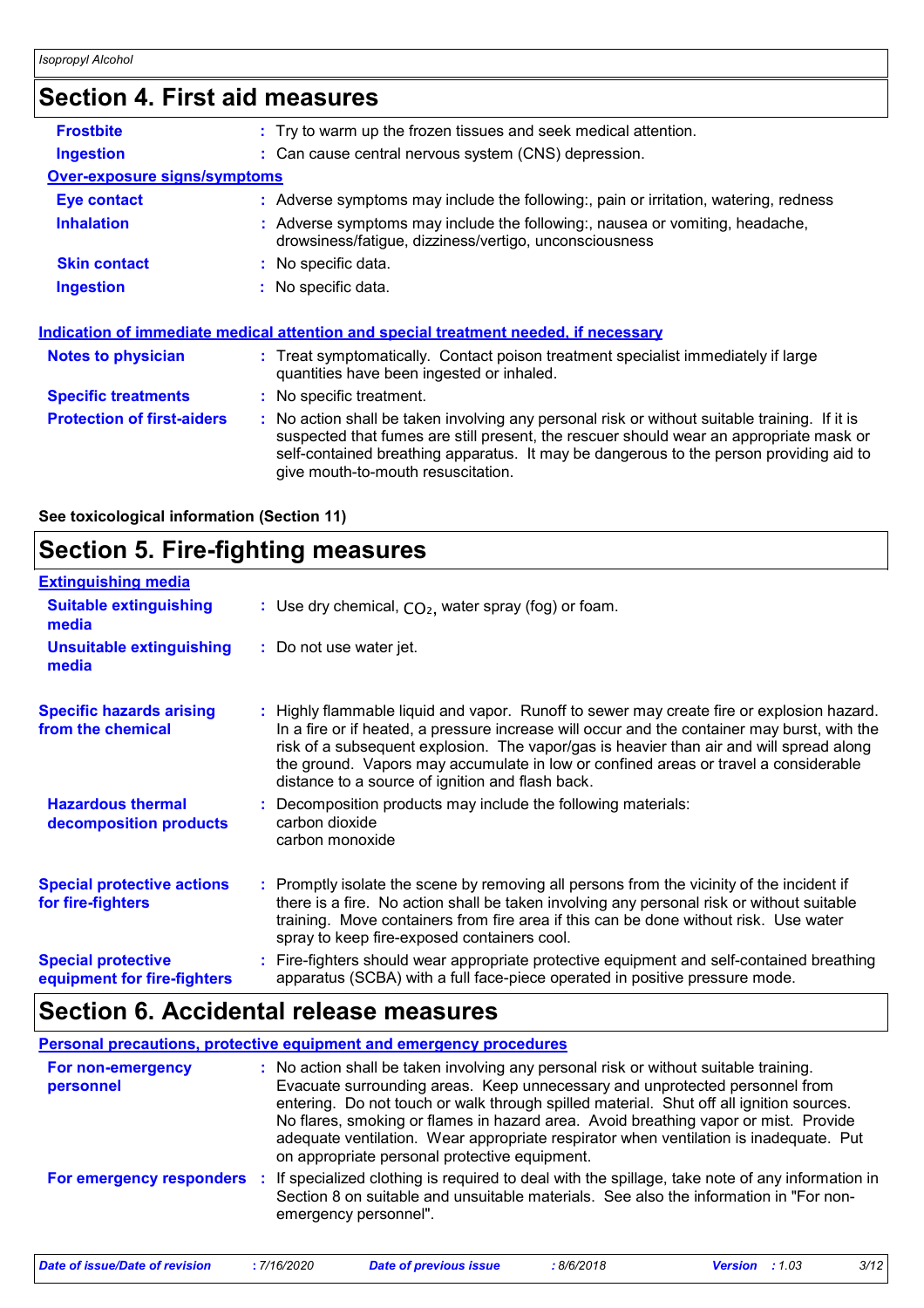## **Section 6. Accidental release measures**

| <b>Environmental precautions</b>                             | : Avoid dispersal of spilled material and runoff and contact with soil, waterways, drains<br>and sewers. Inform the relevant authorities if the product has caused environmental<br>pollution (sewers, waterways, soil or air).                                                                                                                                                                                                                                                                                                                                                                                                                                                                                                                                      |
|--------------------------------------------------------------|----------------------------------------------------------------------------------------------------------------------------------------------------------------------------------------------------------------------------------------------------------------------------------------------------------------------------------------------------------------------------------------------------------------------------------------------------------------------------------------------------------------------------------------------------------------------------------------------------------------------------------------------------------------------------------------------------------------------------------------------------------------------|
| <b>Methods and materials for containment and cleaning up</b> |                                                                                                                                                                                                                                                                                                                                                                                                                                                                                                                                                                                                                                                                                                                                                                      |
| <b>Small spill</b>                                           | : Stop leak if without risk. Move containers from spill area. Use spark-proof tools and<br>explosion-proof equipment. Dilute with water and mop up if water-soluble. Alternatively,<br>or if water-insoluble, absorb with an inert dry material and place in an appropriate waste<br>disposal container. Dispose of via a licensed waste disposal contractor.                                                                                                                                                                                                                                                                                                                                                                                                        |
| <b>Large spill</b>                                           | : Stop leak if without risk. Move containers from spill area. Use spark-proof tools and<br>explosion-proof equipment. Approach release from upwind. Prevent entry into sewers,<br>water courses, basements or confined areas. Wash spillages into an effluent treatment<br>plant or proceed as follows. Contain and collect spillage with non-combustible,<br>absorbent material e.g. sand, earth, vermiculite or diatomaceous earth and place in<br>container for disposal according to local regulations (see Section 13). Dispose of via a<br>licensed waste disposal contractor. Contaminated absorbent material may pose the<br>same hazard as the spilled product. Note: see Section 1 for emergency contact<br>information and Section 13 for waste disposal. |

## **Section 7. Handling and storage**

| <b>Precautions for safe handling</b>                                             |                                                                                                                                                                                                                                                                                                                                                                                                                                                                                                                                                                                                                                                                                                                                                                                                                                                               |
|----------------------------------------------------------------------------------|---------------------------------------------------------------------------------------------------------------------------------------------------------------------------------------------------------------------------------------------------------------------------------------------------------------------------------------------------------------------------------------------------------------------------------------------------------------------------------------------------------------------------------------------------------------------------------------------------------------------------------------------------------------------------------------------------------------------------------------------------------------------------------------------------------------------------------------------------------------|
| <b>Protective measures</b>                                                       | : Put on appropriate personal protective equipment (see Section 8). Avoid breathing<br>vapor or mist. Use only with adequate ventilation. Wear appropriate respirator when<br>ventilation is inadequate. Do not enter storage areas and confined spaces unless<br>adequately ventilated. Use only non-sparking tools. Take precautionary measures<br>against electrostatic discharges. Avoid contact with eyes, skin and clothing. Do not<br>ingest. Empty containers retain product residue and can be hazardous. Keep in the<br>original container or an approved alternative made from a compatible material, kept<br>tightly closed when not in use. Do not reuse container. Store and use away from heat,<br>sparks, open flame or any other ignition source. Use explosion-proof electrical<br>(ventilating, lighting and material handling) equipment. |
| <b>Advice on general</b><br>occupational hygiene                                 | : Eating, drinking and smoking should be prohibited in areas where this material is<br>handled, stored and processed. Workers should wash hands and face before eating,<br>drinking and smoking. Remove contaminated clothing and protective equipment before<br>entering eating areas. See also Section 8 for additional information on hygiene<br>measures.                                                                                                                                                                                                                                                                                                                                                                                                                                                                                                 |
| <b>Conditions for safe storage,</b><br>including any<br><b>incompatibilities</b> | Store in accordance with local regulations. Store in a segregated and approved area.<br>Store in original container protected from direct sunlight in a dry, cool and well-ventilated<br>area, away from incompatible materials (see Section 10) and food and drink. Eliminate<br>all ignition sources. Store locked up. Separate from oxidizing materials. Keep<br>container tightly closed and sealed until ready for use. Containers that have been<br>opened must be carefully resealed and kept upright to prevent leakage. Do not store in<br>unlabeled containers. Use appropriate containment to avoid environmental<br>contamination. See Section 10 for incompatible materials before handling or use.                                                                                                                                              |

### **Section 8. Exposure controls/personal protection**

#### **Control parameters**

#### **Occupational exposure limits**

| <b>Ingredient name</b>                |            |                               | <b>Exposure limits</b>                                                                |                                                                                                                                                                                           |      |
|---------------------------------------|------------|-------------------------------|---------------------------------------------------------------------------------------|-------------------------------------------------------------------------------------------------------------------------------------------------------------------------------------------|------|
| Isopropyl alcohol                     |            |                               | TWA: 200 ppm 8 hours.<br>TWA: 400 ppm 8 hours.<br>TWA: 980 mg/m <sup>3</sup> 8 hours. | <b>ACGIH TLV (United States, 3/2017).</b><br>STEL: 400 ppm 15 minutes.<br>OSHA PEL 1989 (United States, 3/1989).<br>STEL: 500 ppm 15 minutes.<br>STEL: 1225 mg/m <sup>3</sup> 15 minutes. |      |
| <b>Date of issue/Date of revision</b> | :7/16/2020 | <b>Date of previous issue</b> | :8/6/2018                                                                             | Version : 1.03                                                                                                                                                                            | 4/12 |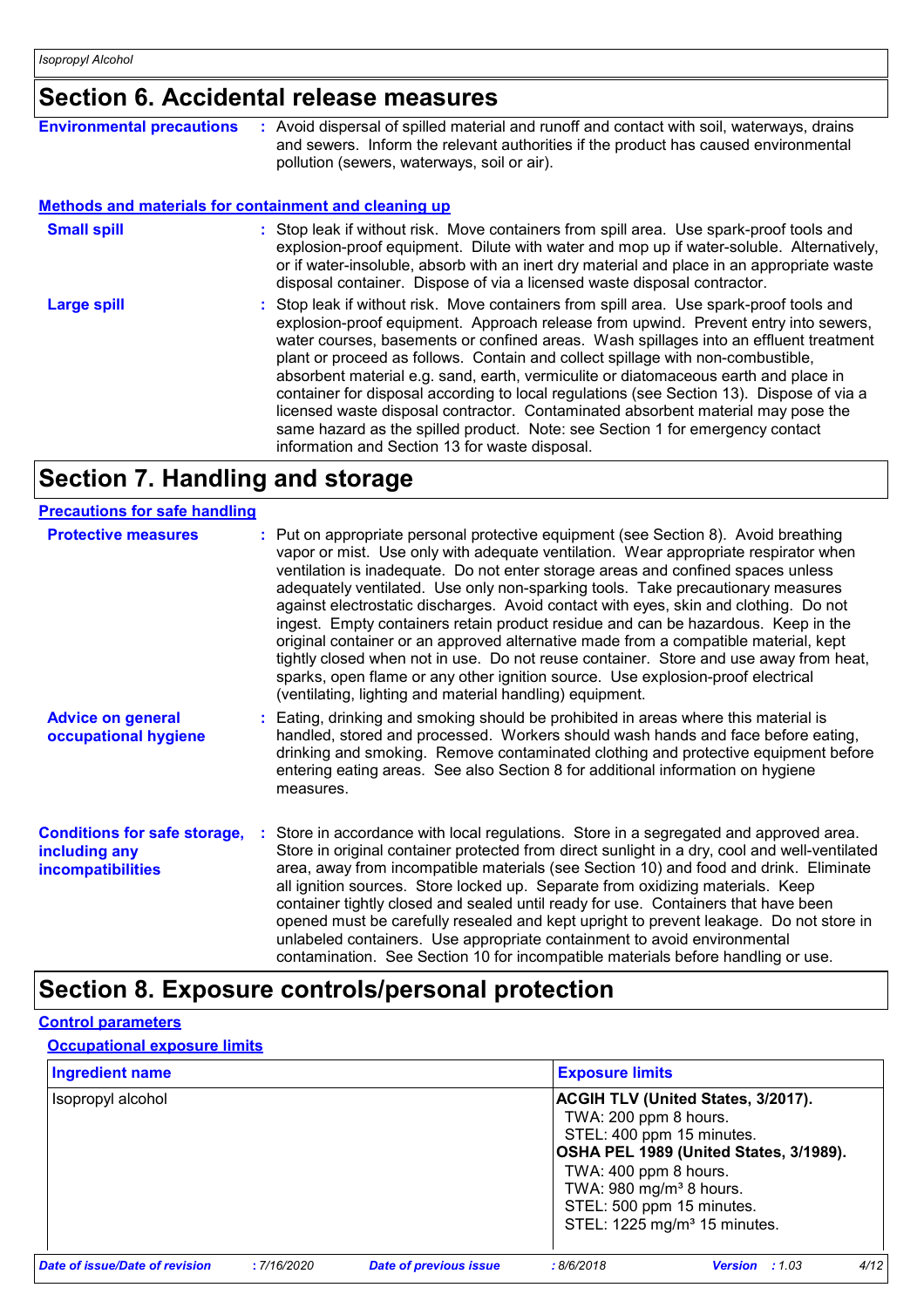### **Section 8. Exposure controls/personal protection**

|                                            | NIOSH REL (United States, 10/2016).<br>TWA: 400 ppm 10 hours.<br>TWA: 980 mg/m <sup>3</sup> 10 hours.<br>STEL: 500 ppm 15 minutes.<br>STEL: 1225 mg/m <sup>3</sup> 15 minutes.<br>OSHA PEL (United States, 6/2016).<br>TWA: 400 ppm 8 hours.<br>TWA: 980 mg/m <sup>3</sup> 8 hours.                                                                                                                                                                                                                                                                                                                                  |
|--------------------------------------------|----------------------------------------------------------------------------------------------------------------------------------------------------------------------------------------------------------------------------------------------------------------------------------------------------------------------------------------------------------------------------------------------------------------------------------------------------------------------------------------------------------------------------------------------------------------------------------------------------------------------|
| <b>Appropriate engineering</b><br>controls | : Use only with adequate ventilation. Use process enclosures, local exhaust ventilation or<br>other engineering controls to keep worker exposure to airborne contaminants below any<br>recommended or statutory limits. The engineering controls also need to keep gas,<br>vapor or dust concentrations below any lower explosive limits. Use explosion-proof<br>ventilation equipment.                                                                                                                                                                                                                              |
| <b>Environmental exposure</b><br>controls  | Emissions from ventilation or work process equipment should be checked to ensure<br>they comply with the requirements of environmental protection legislation. In some<br>cases, fume scrubbers, filters or engineering modifications to the process equipment<br>will be necessary to reduce emissions to acceptable levels.                                                                                                                                                                                                                                                                                        |
| <b>Individual protection measures</b>      |                                                                                                                                                                                                                                                                                                                                                                                                                                                                                                                                                                                                                      |
| <b>Hygiene measures</b>                    | Wash hands, forearms and face thoroughly after handling chemical products, before<br>eating, smoking and using the lavatory and at the end of the working period.<br>Appropriate techniques should be used to remove potentially contaminated clothing.<br>Wash contaminated clothing before reusing. Ensure that eyewash stations and safety<br>showers are close to the workstation location.                                                                                                                                                                                                                      |
| <b>Eye/face protection</b>                 | Safety eyewear complying with an approved standard should be used when a risk<br>assessment indicates this is necessary to avoid exposure to liquid splashes, mists,<br>gases or dusts. If contact is possible, the following protection should be worn, unless<br>the assessment indicates a higher degree of protection: chemical splash goggles.                                                                                                                                                                                                                                                                  |
| <b>Skin protection</b>                     |                                                                                                                                                                                                                                                                                                                                                                                                                                                                                                                                                                                                                      |
| <b>Hand protection</b>                     | Chemical-resistant, impervious gloves complying with an approved standard should be<br>worn at all times when handling chemical products if a risk assessment indicates this is<br>necessary. Considering the parameters specified by the glove manufacturer, check<br>during use that the gloves are still retaining their protective properties. It should be<br>noted that the time to breakthrough for any glove material may be different for different<br>glove manufacturers. In the case of mixtures, consisting of several substances, the<br>protection time of the gloves cannot be accurately estimated. |
| <b>Body protection</b>                     | Personal protective equipment for the body should be selected based on the task being<br>performed and the risks involved and should be approved by a specialist before<br>handling this product. When there is a risk of ignition from static electricity, wear anti-<br>static protective clothing. For the greatest protection from static discharges, clothing<br>should include anti-static overalls, boots and gloves.                                                                                                                                                                                         |
| <b>Other skin protection</b>               | Appropriate footwear and any additional skin protection measures should be selected<br>based on the task being performed and the risks involved and should be approved by a<br>specialist before handling this product.                                                                                                                                                                                                                                                                                                                                                                                              |
| <b>Respiratory protection</b>              | Based on the hazard and potential for exposure, select a respirator that meets the<br>appropriate standard or certification. Respirators must be used according to a<br>respiratory protection program to ensure proper fitting, training, and other important<br>aspects of use.                                                                                                                                                                                                                                                                                                                                    |

| <b>Appearance</b>              |                   |                                                               |           |                         |      |
|--------------------------------|-------------------|---------------------------------------------------------------|-----------|-------------------------|------|
| <b>Physical state</b>          |                   | : Liquid. [COLORLESS LIQUID WITH THE ODOR OF RUBBING ALCOHOL] |           |                         |      |
| <b>Color</b>                   | : Colorless.      |                                                               |           |                         |      |
| <b>Odor</b>                    | $:$ Alcohol-like. |                                                               |           |                         |      |
| <b>Odor threshold</b>          | : Not available.  |                                                               |           |                         |      |
| pH                             | : Not available.  |                                                               |           |                         |      |
| Date of issue/Date of revision | : 7/16/2020       | <b>Date of previous issue</b>                                 | :8/6/2018 | <b>Version</b> : $1.03$ | 5/12 |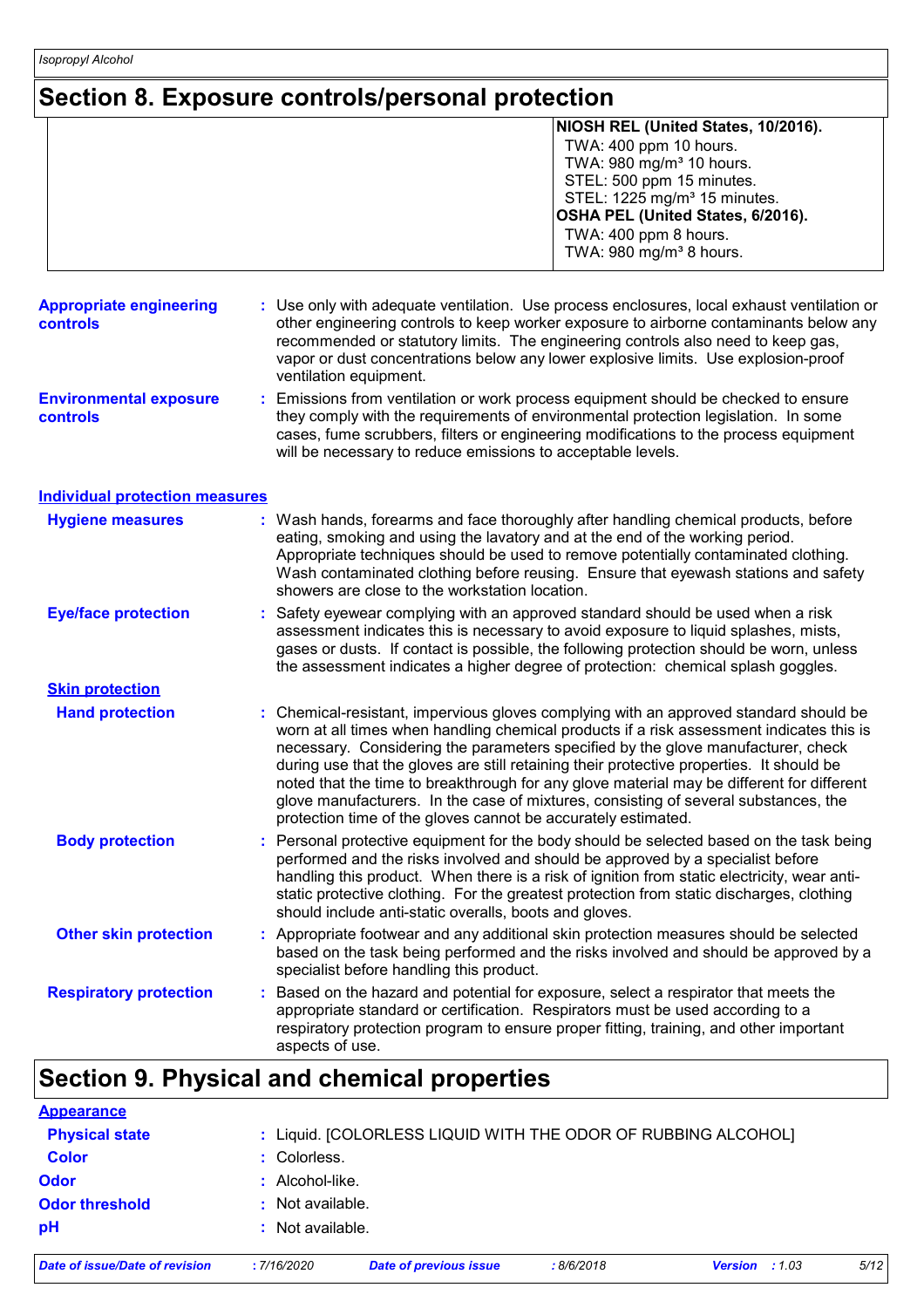### **Section 9. Physical and chemical properties**

| <b>Melting point</b>                                   | : $-90^{\circ}$ C (-130 $^{\circ}$ F)              |
|--------------------------------------------------------|----------------------------------------------------|
| <b>Boiling point</b>                                   | : 83°C (181.4°F)                                   |
| <b>Critical temperature</b>                            | : Not available.                                   |
| <b>Flash point</b>                                     | : Closed cup: $11.7^{\circ}$ C (53.1 $^{\circ}$ F) |
| <b>Evaporation rate</b>                                | $: 1.7$ (butyl acetate = 1)                        |
| <b>Flammability (solid, gas)</b>                       | : Not available.                                   |
| <b>Lower and upper explosive</b><br>(flammable) limits | $:$ Lower: 2%<br><b>Upper: 12%</b>                 |
| <b>Vapor pressure</b>                                  | $: 4.4$ kPa (33 mm Hg) [room temperature]          |
| <b>Vapor density</b>                                   | : 2.1 (Air = 1)                                    |
| <b>Specific Volume (ft 3/lb)</b>                       | : 1.2739                                           |
| <b>Gas Density (Ib/ft 3)</b>                           | : Not available                                    |
| <b>Relative density</b>                                | : 0.79                                             |
| <b>Solubility</b>                                      | : Not available.                                   |
| <b>Solubility in water</b>                             | : Not available.                                   |
| <b>Partition coefficient: n-</b><br>octanol/water      | : 0.05                                             |
| <b>Auto-ignition temperature</b>                       | : 456°C (852.8°F)                                  |
| <b>Decomposition temperature</b>                       | : Not available.                                   |
| <b>Viscosity</b>                                       | : Not available.                                   |
| Flow time (ISO 2431)                                   | : Not available.                                   |
| <b>Molecular weight</b>                                | $: 60.11$ g/mole                                   |

### **Section 10. Stability and reactivity**

| <b>Reactivity</b>                                   | : No specific test data related to reactivity available for this product or its ingredients.                                                                                                                                               |
|-----------------------------------------------------|--------------------------------------------------------------------------------------------------------------------------------------------------------------------------------------------------------------------------------------------|
| <b>Chemical stability</b>                           | : The product is stable.                                                                                                                                                                                                                   |
| <b>Possibility of hazardous</b><br><b>reactions</b> | : Under normal conditions of storage and use, hazardous reactions will not occur.                                                                                                                                                          |
| <b>Conditions to avoid</b>                          | : Avoid all possible sources of ignition (spark or flame). Do not pressurize, cut, weld,<br>braze, solder, drill, grind or expose containers to heat or sources of ignition. Do not<br>allow vapor to accumulate in low or confined areas. |
| <b>Incompatible materials</b>                       | $\therefore$ Reactive or incompatible with the following materials:<br>oxidizing materials                                                                                                                                                 |
| <b>Hazardous decomposition</b><br>products          | : Under normal conditions of storage and use, hazardous decomposition products should<br>not be produced.                                                                                                                                  |

**Hazardous polymerization :** Under normal conditions of storage and use, hazardous polymerization will not occur.

### **Section 11. Toxicological information**

#### **Information on toxicological effects**

| <b>Acute toxicity</b>          |                                                  |                               |                      |                                        |                         |      |
|--------------------------------|--------------------------------------------------|-------------------------------|----------------------|----------------------------------------|-------------------------|------|
| <b>Product/ingredient name</b> | <b>Result</b>                                    |                               | <b>Species</b>       | <b>Dose</b>                            | <b>Exposure</b>         |      |
| Isopropyl alcohol              | LC50 Inhalation Gas.<br>LD50 Dermal<br>LD50 Oral |                               | Rat<br>Rabbit<br>Rat | 45248 ppm<br>12800 mg/kg<br>5000 mg/kg | 1 hours                 |      |
| Date of issue/Date of revision | : 7/16/2020                                      | <b>Date of previous issue</b> | :8/6/2018            |                                        | <b>Version</b> : $1.03$ | 6/12 |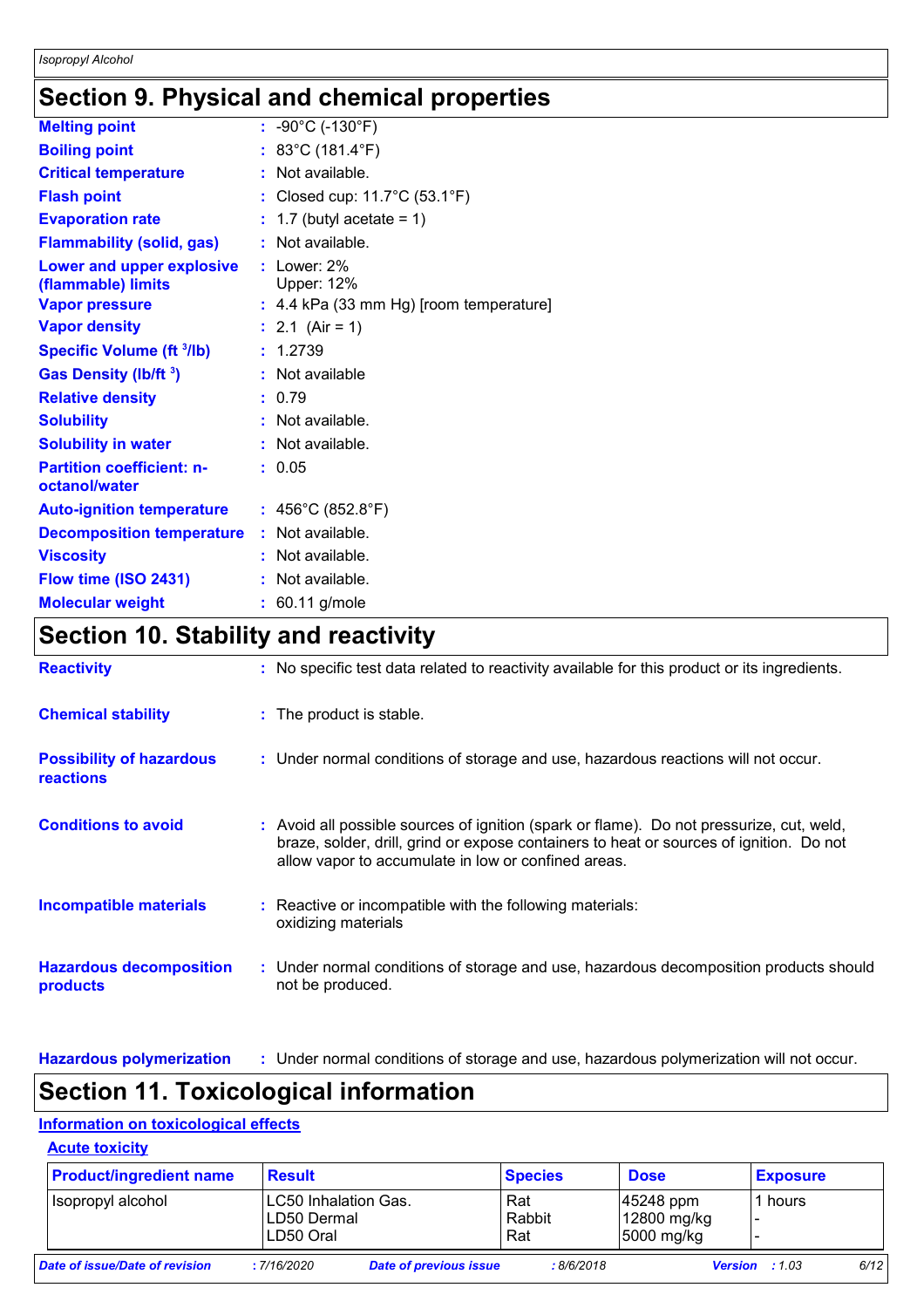### **Section 11. Toxicological information**

#### **Irritation/Corrosion**

| <b>Product/ingredient name</b> | <b>Result</b>                                      | <b>Species</b>   | <b>Score</b> | <b>Exposure</b>              | <b>Observation</b> |
|--------------------------------|----------------------------------------------------|------------------|--------------|------------------------------|--------------------|
| Isopropyl alcohol              | Eyes - Moderate irritant                           | Rabbit           |              | l 24 hours 100<br>milligrams |                    |
|                                | Eyes - Moderate irritant<br>Eyes - Severe irritant | Rabbit<br>Rabbit |              | 10 milligrams<br>100         |                    |
|                                | l Skin - Mild irritant                             | Rabbit           |              | milligrams<br>500            |                    |
|                                |                                                    |                  |              | milligrams                   |                    |

#### **Sensitization**

Not available.

#### **Mutagenicity**

Not available.

#### **Carcinogenicity**

Not available.

#### **Classification**

| <b>Product/ingredient name</b> | <b>OSHA</b> | <b>IARC</b> |  |
|--------------------------------|-------------|-------------|--|
| ∣Isopropγl alcohol             |             |             |  |

#### **Reproductive toxicity**

Not available.

#### **Teratogenicity**

Not available.

#### **Specific target organ toxicity (single exposure)**

| <b>Name</b>       | <b>Category</b> | <b>Route of</b><br>exposure | <b>Target organs</b> |
|-------------------|-----------------|-----------------------------|----------------------|
| Isopropyl alcohol | Category 3      | Not applicable.             | Narcotic effects     |

#### **Specific target organ toxicity (repeated exposure)**

Not available.

#### **Aspiration hazard**

Not available.

#### **Information on the likely routes of exposure :** Not available.

**Potential acute health effects**

**Eye contact :** Causes serious eye irritation.

- **Inhalation :** Can cause central nervous system (CNS) depression. May cause drowsiness or dizziness.
- **Skin contact :** No known significant effects or critical hazards.
- **Ingestion :** Can cause central nervous system (CNS) depression.

#### **Symptoms related to the physical, chemical and toxicological characteristics**

| Eye contact         | : Adverse symptoms may include the following:, pain or irritation, watering, redness                                                   |
|---------------------|----------------------------------------------------------------------------------------------------------------------------------------|
| <b>Inhalation</b>   | : Adverse symptoms may include the following:, nausea or vomiting, headache,<br>drowsiness/fatigue, dizziness/vertigo, unconsciousness |
| <b>Skin contact</b> | : No specific data.                                                                                                                    |
| <b>Ingestion</b>    | : No specific data.                                                                                                                    |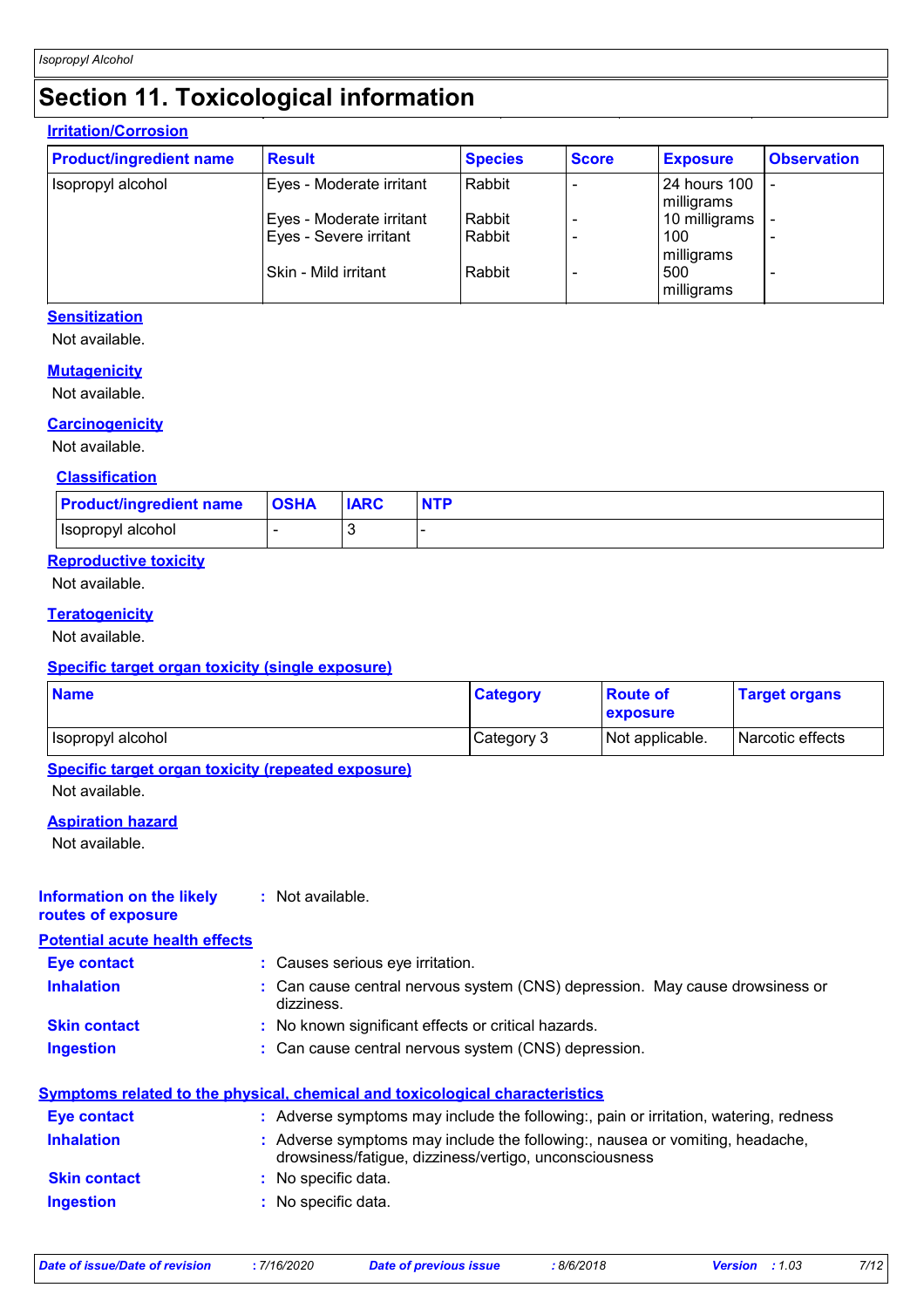### **Section 11. Toxicological information**

|                                         | Delayed and immediate effects and also chronic effects from short and long term exposure |
|-----------------------------------------|------------------------------------------------------------------------------------------|
| <b>Short term exposure</b>              |                                                                                          |
| <b>Potential immediate</b><br>effects   | : Not available.                                                                         |
| <b>Potential delayed effects</b>        | : Not available.                                                                         |
| Long term exposure                      |                                                                                          |
| <b>Potential immediate</b><br>effects   | $:$ Not available.                                                                       |
| <b>Potential delayed effects</b>        | : Not available.                                                                         |
| <b>Potential chronic health effects</b> |                                                                                          |
| Not available.                          |                                                                                          |
| <b>General</b>                          | : No known significant effects or critical hazards.                                      |
| <b>Carcinogenicity</b>                  | : No known significant effects or critical hazards.                                      |
| <b>Mutagenicity</b>                     | : No known significant effects or critical hazards.                                      |
| <b>Teratogenicity</b>                   | : No known significant effects or critical hazards.                                      |
| <b>Developmental effects</b>            | : No known significant effects or critical hazards.                                      |
| <b>Fertility effects</b>                | : No known significant effects or critical hazards.                                      |

#### **Numerical measures of toxicity**

Not available. **Acute toxicity estimates**

### **Section 12. Ecological information**

#### **Toxicity**

| <b>Product/ingredient name</b> | <b>Result</b>                        | <b>Species</b>                | <b>Exposure</b> |
|--------------------------------|--------------------------------------|-------------------------------|-----------------|
| Isopropyl alcohol              | Acute EC50 10100 mg/l Fresh water    | Daphnia - Daphnia magna       | 48 hours        |
|                                | Acute LC50 1400000 µg/l Marine water | Crustaceans - Crangon crangon | 48 hours        |
|                                | Acute LC50 4200 mg/l Fresh water     | Fish - Rasbora heteromorpha   | 196 hours       |

#### **Persistence and degradability**

Not available.

### **Bioaccumulative potential**

| <b>Product/ingredient name</b> | $LogPow$ | <b>BCF</b> | <b>Potential</b> |
|--------------------------------|----------|------------|------------------|
| Isopropyl alcohol              | 0.05     |            | low              |

### **Mobility in soil**

| <b>Soil/water partition</b><br><b>coefficient (Koc)</b> | : Not available. |  |  |
|---------------------------------------------------------|------------------|--|--|
|                                                         |                  |  |  |

**Other adverse effects** : No known significant effects or critical hazards.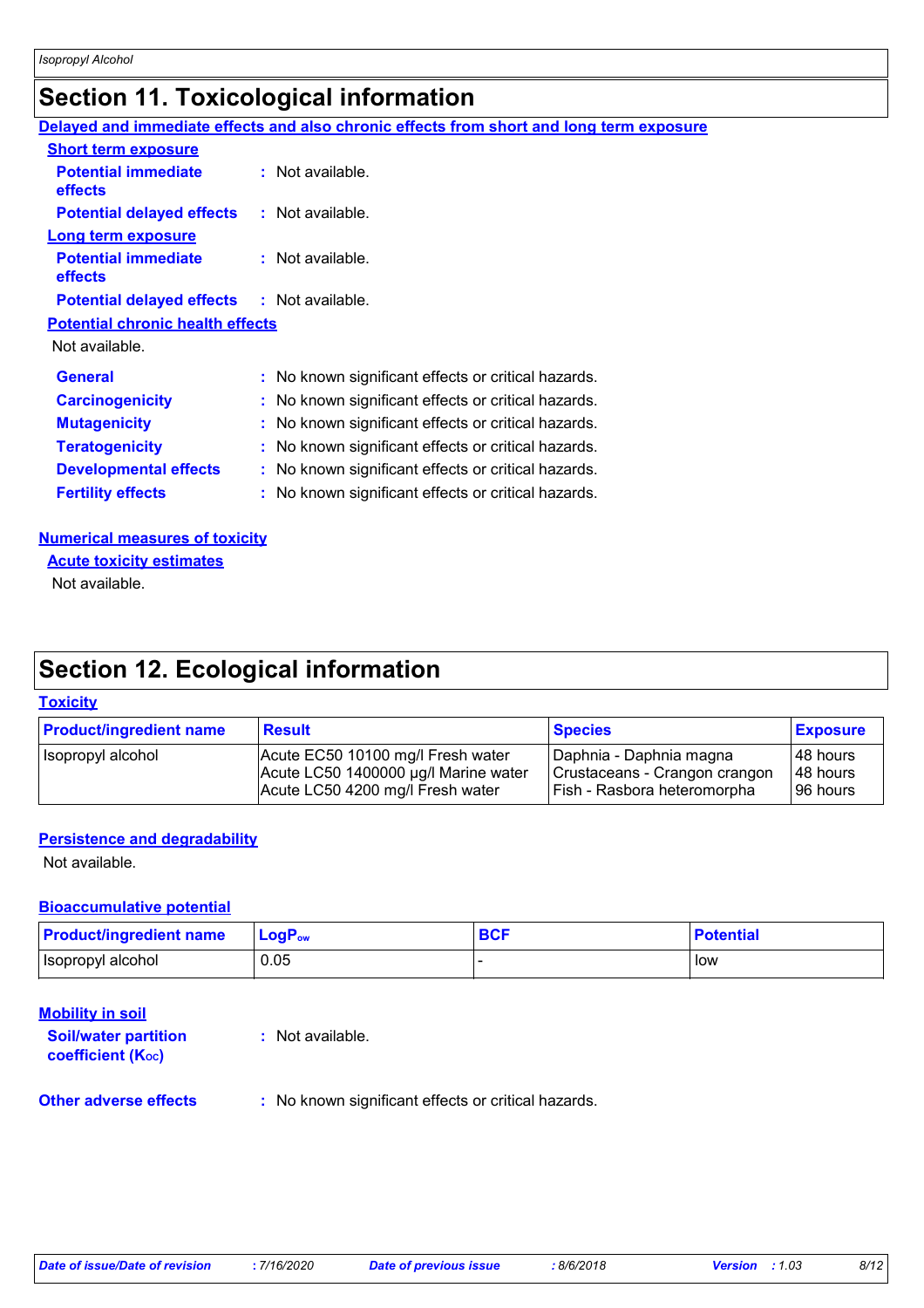### **Section 13. Disposal considerations**

**Disposal methods :**

The generation of waste should be avoided or minimized wherever possible. Disposal of this product, solutions and any by-products should at all times comply with the requirements of environmental protection and waste disposal legislation and any regional local authority requirements. Dispose of surplus and non-recyclable products via a licensed waste disposal contractor. Waste should not be disposed of untreated to the sewer unless fully compliant with the requirements of all authorities with jurisdiction. Waste packaging should be recycled. Incineration or landfill should only be considered when recycling is not feasible. This material and its container must be disposed of in a safe way. Care should be taken when handling emptied containers that have not been cleaned or rinsed out. Empty containers or liners may retain some product residues. Vapor from product residues may create a highly flammable or explosive atmosphere inside the container. Do not cut, weld or grind used containers unless they have been cleaned thoroughly internally. Avoid dispersal of spilled material and runoff and contact with soil, waterways, drains and sewers.

### **Section 14. Transport information**

|                                      | <b>DOT</b>                                           | <b>TDG</b>                                     | <b>Mexico</b>                                        | <b>IMDG</b>                                  | <b>IATA</b>        |
|--------------------------------------|------------------------------------------------------|------------------------------------------------|------------------------------------------------------|----------------------------------------------|--------------------|
| <b>UN number</b>                     | <b>UN1219</b>                                        | <b>UN1219</b>                                  | <b>UN1219</b>                                        | <b>UN1219</b>                                | <b>UN1219</b>      |
| <b>UN proper</b><br>shipping name    | <b>ISOPROPANOL</b><br>OR ISOPROPYL<br><b>ALCOHOL</b> | ISOPROPANOL;<br>OR ISOPROPYL<br><b>ALCOHOL</b> | <b>ISOPROPANOL</b><br>OR ISOPROPYL<br><b>ALCOHOL</b> | <b>ISOPROPANOL</b><br>(ISOPROPYL<br>ALCOHOL) | <b>ISOPROPANOL</b> |
| <b>Transport</b><br>hazard class(es) | 3<br>SLAMMABLE LIQUE                                 | 3<br>$\bullet$                                 | 3                                                    | 3                                            | 3                  |
| <b>Packing group</b>                 | H                                                    | ш                                              | Ш                                                    | Ш                                            | Ш                  |
| <b>Environmental</b><br>hazards      | No.                                                  | No.                                            | No.                                                  | No.                                          | No.                |

**"Refer to CFR 49 (or authority having jurisdiction) to determine the information required for shipment of the product."** 

#### **Additional information**

| <b>DOT Classification</b>                                                 | : Limited quantity Yes.<br><b>Quantity limitation</b> Passenger aircraft/rail: 5 L. Cargo aircraft: 60 L.<br>Special provisions IB2, T4, TP1                                                                                                    |
|---------------------------------------------------------------------------|-------------------------------------------------------------------------------------------------------------------------------------------------------------------------------------------------------------------------------------------------|
| <b>TDG Classification</b>                                                 | : Product classified as per the following sections of the Transportation of Dangerous<br>Goods Regulations: 2.18-2.19 (Class 3).<br><b>Explosive Limit and Limited Quantity Index 1</b><br>Passenger Carrying Road or Rail Index 5              |
| <b>IATA</b>                                                               | : Quantity limitation Passenger and Cargo Aircraft: 5 L. Cargo Aircraft Only: 60 L.<br>Limited Quantities - Passenger Aircraft: 1 L.                                                                                                            |
|                                                                           | Special precautions for user : Transport within user's premises: always transport in closed containers that are<br>upright and secure. Ensure that persons transporting the product know what to do in the<br>event of an accident or spillage. |
| <b>Transport in bulk according : Not available.</b><br>to IMO instruments |                                                                                                                                                                                                                                                 |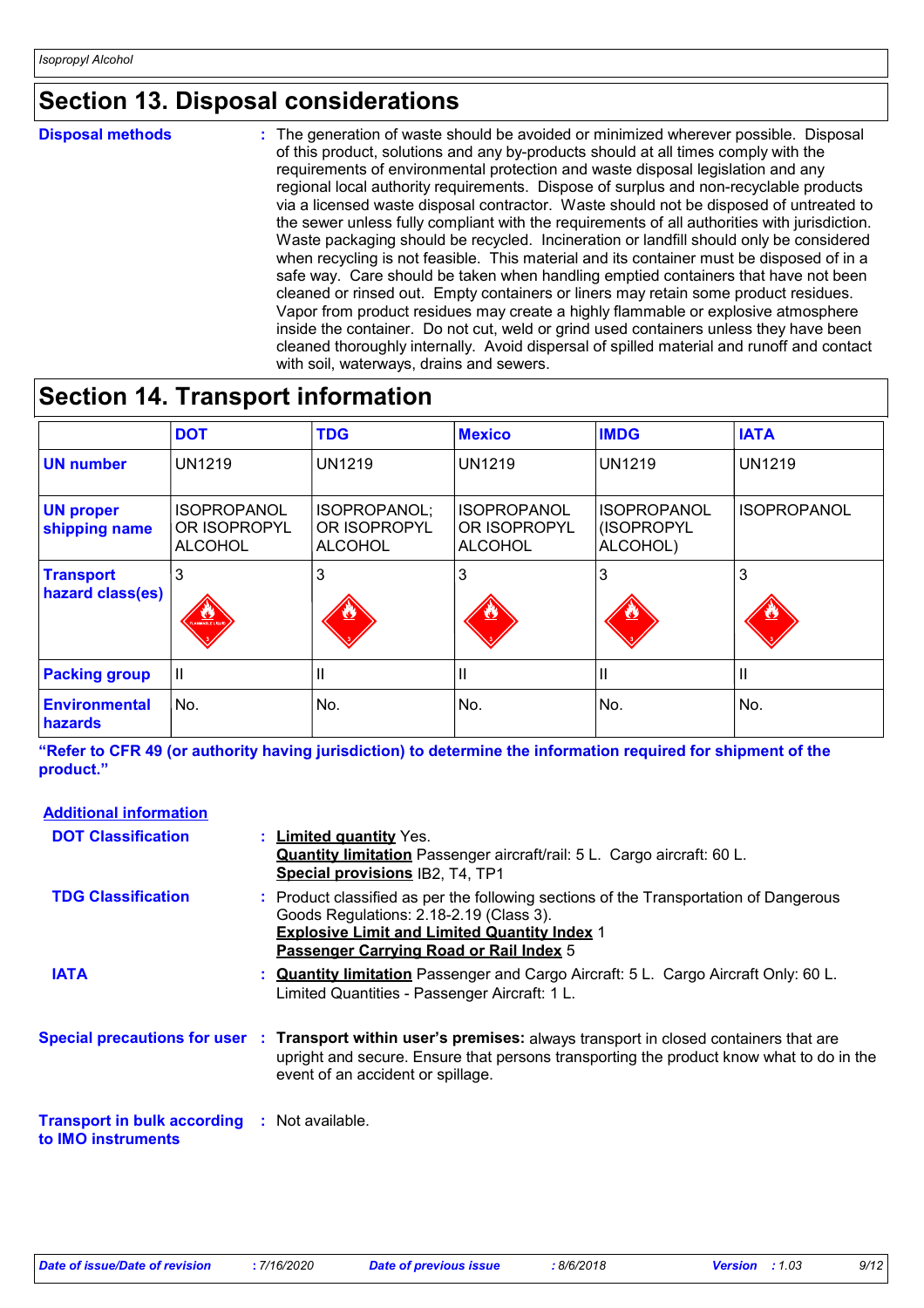### **Section 15. Regulatory information**

| <b>U.S. Federal regulations</b>                                                   | : TSCA 8(a) CDR Exempt/Partial exemption: Not determined                                      |
|-----------------------------------------------------------------------------------|-----------------------------------------------------------------------------------------------|
| <b>Clean Air Act Section 112</b><br>(b) Hazardous Air<br><b>Pollutants (HAPS)</b> | : Not listed                                                                                  |
| <b>Clean Air Act Section 602</b><br><b>Class I Substances</b>                     | : Not listed                                                                                  |
| <b>Clean Air Act Section 602</b><br><b>Class II Substances</b>                    | : Not listed                                                                                  |
| <b>DEA List I Chemicals</b><br>(Precursor Chemicals)                              | : Not listed                                                                                  |
| <b>DEA List II Chemicals</b><br><b>(Essential Chemicals)</b>                      | : Not listed                                                                                  |
| <b>SARA 302/304</b>                                                               |                                                                                               |
| <b>Composition/information on ingredients</b>                                     |                                                                                               |
| No products were found.                                                           |                                                                                               |
| <b>SARA 304 RQ</b>                                                                | : Not applicable.                                                                             |
| <b>SARA 311/312</b>                                                               |                                                                                               |
| <b>Classification</b>                                                             | Refer to Section 2: Hazards Identification of this SDS for classification of substance.<br>÷. |

#### **SARA 313**

|                                           | <b>Product name</b> | <b>CAS number</b> | $\frac{9}{6}$ |
|-------------------------------------------|---------------------|-------------------|---------------|
| <b>Form R - Reporting</b><br>requirements | Isopropyl alcohol   | 67-63-0           | 100           |
| <b>Supplier notification</b>              | Isopropyl alcohol   | 67-63-0           | 100           |

SARA 313 notifications must not be detached from the SDS and any copying and redistribution of the SDS shall include copying and redistribution of the notice attached to copies of the SDS subsequently redistributed.

#### **State regulations**

| <b>Massachusetts</b> | : This material is listed.     |
|----------------------|--------------------------------|
| <b>New York</b>      | : This material is not listed. |
| <b>New Jersey</b>    | : This material is listed.     |
| <b>Pennsylvania</b>  | : This material is listed.     |
|                      |                                |

#### **International regulations**

**Chemical Weapon Convention List Schedules I, II & III Chemicals** Not listed.

#### **Montreal Protocol**

Not listed.

**Stockholm Convention on Persistent Organic Pollutants** Not listed.

### **Rotterdam Convention on Prior Informed Consent (PIC)**

Not listed.

### **UNECE Aarhus Protocol on POPs and Heavy Metals**

Not listed.

| <b>Inventory list</b>          |             |                                        |
|--------------------------------|-------------|----------------------------------------|
| <b>Australia</b>               |             | : This material is listed or exempted. |
| <b>Canada</b>                  |             | : This material is listed or exempted. |
| <b>China</b>                   |             | : This material is listed or exempted. |
| Date of issue/Date of revision | : 7/16/2020 | <b>Date of previous issue</b>          |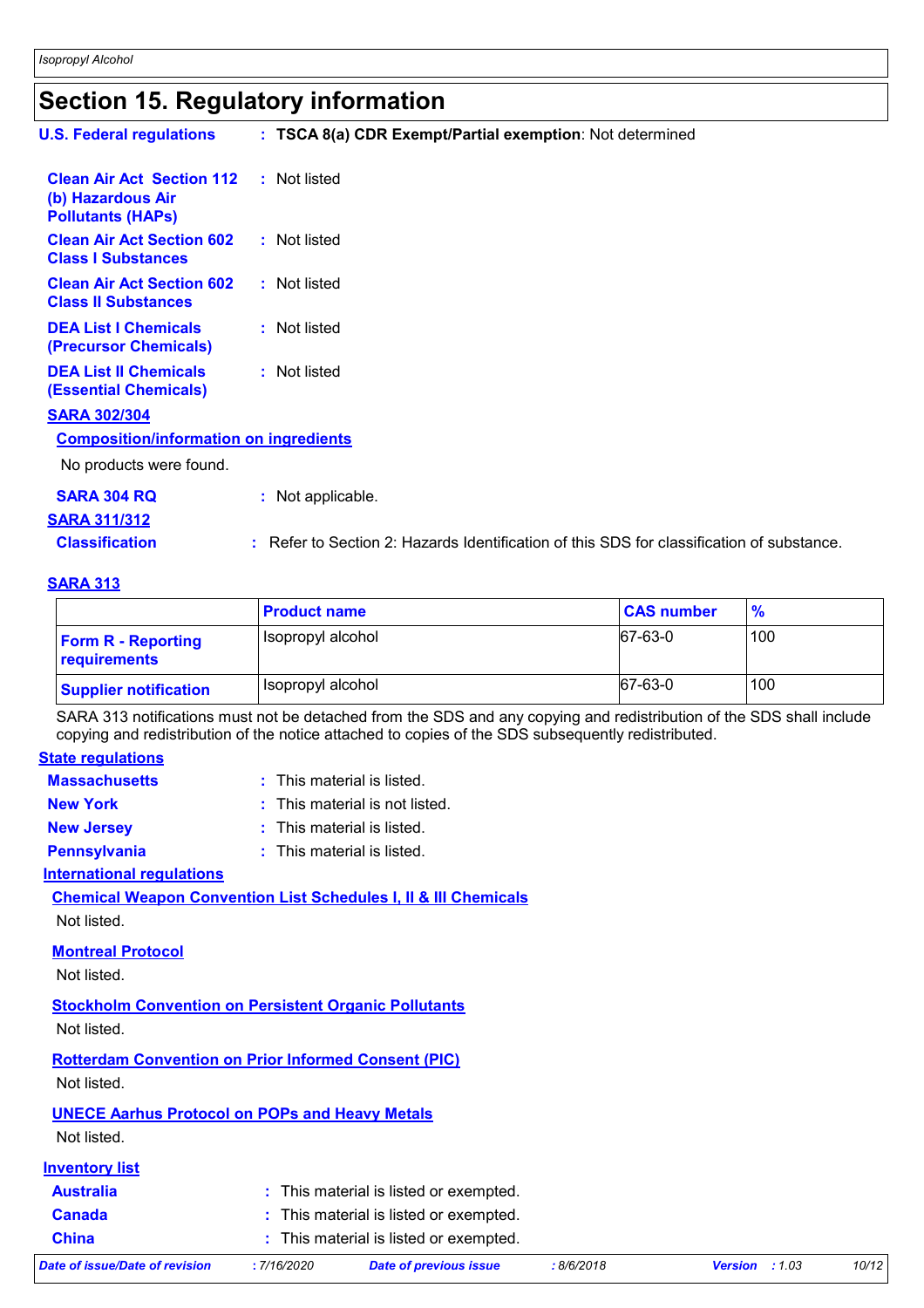### **Section 15. Regulatory information**

| <b>Europe</b>            | : This material is listed or exempted.                                                                                         |
|--------------------------|--------------------------------------------------------------------------------------------------------------------------------|
| <b>Japan</b>             | : Japan inventory (ENCS): This material is listed or exempted.<br>Japan inventory (ISHL): This material is listed or exempted. |
| <b>New Zealand</b>       | : This material is listed or exempted.                                                                                         |
| <b>Philippines</b>       | : This material is listed or exempted.                                                                                         |
| <b>Republic of Korea</b> | : This material is listed or exempted.                                                                                         |
| <b>Taiwan</b>            | : This material is listed or exempted.                                                                                         |
| <b>Thailand</b>          | : Not determined.                                                                                                              |
| <b>Turkey</b>            | : This material is listed or exempted.                                                                                         |
| <b>United States</b>     | : This material is listed or exempted.                                                                                         |
| <b>Viet Nam</b>          | : Not determined.                                                                                                              |
|                          |                                                                                                                                |

### **Section 16. Other information**

**Hazardous Material Information System (U.S.A.)**



**Caution: HMIS® ratings are based on a 0-4 rating scale, with 0 representing minimal hazards or risks, and 4 representing significant hazards or risks. Although HMIS® ratings and the associated label are not required on SDSs or products leaving a facility under 29 CFR 1910.1200, the preparer may choose to provide them. HMIS® ratings are to be used with a fully implemented HMIS® program. HMIS® is a registered trademark and service mark of the American Coatings Association, Inc.**

**The customer is responsible for determining the PPE code for this material. For more information on HMIS® Personal Protective Equipment (PPE) codes, consult the HMIS® Implementation Manual.**

#### **National Fire Protection Association (U.S.A.)**



**Reprinted with permission from NFPA 704-2001, Identification of the Hazards of Materials for Emergency Response Copyright ©1997, National Fire Protection Association, Quincy, MA 02269. This reprinted material is not the complete and official position of the National Fire Protection Association, on the referenced subject which is represented only by the standard in its entirety.**

**Copyright ©2001, National Fire Protection Association, Quincy, MA 02269. This warning system is intended to be interpreted and applied only by properly trained individuals to identify fire, health and reactivity hazards of chemicals. The user is referred to certain limited number of chemicals with recommended classifications in NFPA 49 and NFPA 325, which would be used as a guideline only. Whether the chemicals are classified by NFPA or not, anyone using the 704 systems to classify chemicals does so at their own risk.**

#### **Procedure used to derive the classification**

| <b>Classification</b>                                                                                                                                               |             |                               | <b>Justification</b> |                                                       |       |       |
|---------------------------------------------------------------------------------------------------------------------------------------------------------------------|-------------|-------------------------------|----------------------|-------------------------------------------------------|-------|-------|
| <b>FLAMMABLE LIQUIDS - Category 2</b><br><b>EYE IRRITATION - Category 2A</b><br>SPECIFIC TARGET ORGAN TOXICITY (SINGLE EXPOSURE) (Narcotic effects) -<br>Category 3 |             |                               |                      | Expert judgment<br>Expert judgment<br>Expert judgment |       |       |
| <b>History</b>                                                                                                                                                      |             |                               |                      |                                                       |       |       |
| Date of printing                                                                                                                                                    | : 7/16/2020 |                               |                      |                                                       |       |       |
| Date of issue/Date of<br>revision                                                                                                                                   | : 7/16/2020 |                               |                      |                                                       |       |       |
| Date of previous issue                                                                                                                                              | : 8/6/2018  |                               |                      |                                                       |       |       |
| Date of issue/Date of revision                                                                                                                                      | : 7/16/2020 | <b>Date of previous issue</b> | :8/6/2018            | <b>Version</b>                                        | :1.03 | 11/12 |